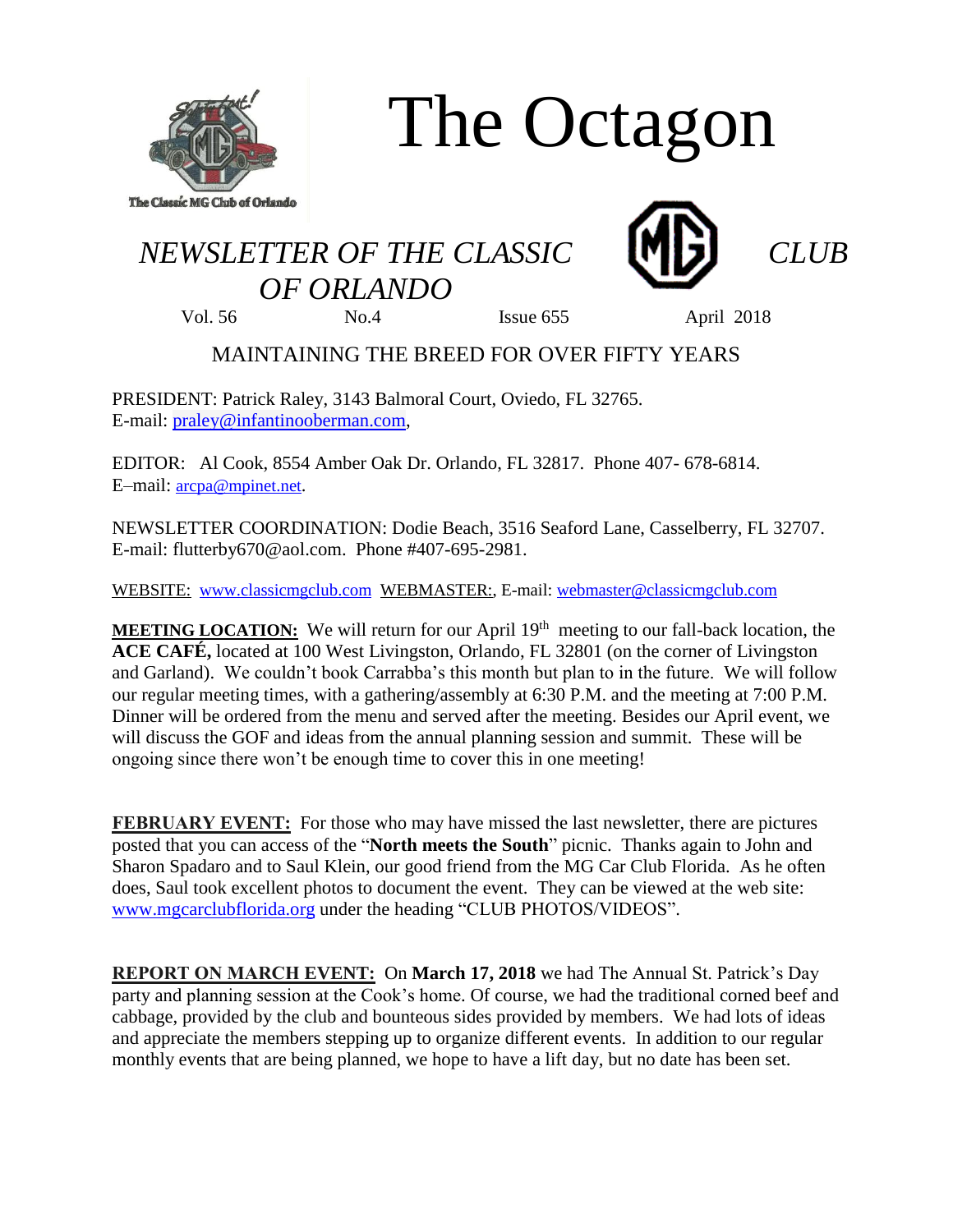#### **APRIL EVENTS**

**April's monthly event** is set for **Saturday, April 21, at 11:30 a.m**. We will enjoy lunch at the Mt. Dora Brewing Company, located at 405 S. Highland Street (Old Highway 441). Pete & Sherry Rogers are making arrangements. Please RSVP Sherry by Thursday, April 19th at 352 343 1855 or sharonlr9@mail.com. See attachments for optional adventures after lunch.

Also on April 21 at noon the All British Car Club holds its Spring Fling at the home of Gary  $\&$ Sylvia Thomas, 1690 Alanson Drive, Deland, FL 32724. Food will be provided by Tijuana Flats. RSVP Gary n/l/t Wednesday, April 18th at 386 738 1250 or jag65@cfl.rr.com.

#### **MAY EVENTS**

On **May 12th** Ceres Motorsports will kick off its Cars and Caffeine at 8:00 a.m. with donuts, bagels and coffee. They are hosting their first British car part swap meet. If you have some parts you'd like to sell, this is the event for you.

**May's monthly event** is scheduled for Saturday, **May 19th** . Jim McSweeney will plan for us a trip around "The Loop". Details next newsletter.

#### **GOF-SOUTH UPDATE**:

The GOF was a tremendous success. Thank you to all the people who helped out and joined in the events. It was truly in keeping with our theme: "MGs and Friends Forever". Other than parking and parking lot hassles, the one comment I heard was that there were too many things going on at the same time, so they couldn't participate in them all!

#### **Here is a brief recap:**

#### **SPECIAL COLLECTOR CAR TOUR:**

We were presented an opportunity so wonderful that we cancelled the shop tour that was scheduled on Thursday. We drove to a guided tour of Majors Motors, a gallery of one of the most unique concours-quality car collections in Central Florida.

**SEMINARS:** These were such a success that it was standing room only. People left with more information and hopefully cars that will run better. Thanks to Barrie Jones who did the LUCAS, SU, MG HISTORY; Glenn Lenard who did the walk-around tech session on Saturday; Jim Hall of MG Five Speed Company who spoke about 5-speed gearboxes, a popular upgrade for MGs; Ann Corenblum, who spoke on women's health and breast cancer awareness; Brian and Jack Collins who own Ceres Motorsports and Hap Waldrop who owns Acme Speed Shop who together gave a highly informative talk about MG performance upgrades; and George Pardee, Nick Pardee, Jeff Brown, and Manley Ford, who had a lively discussion on MG Vintage Racing.

**WINTER PARK EXCURSION**: The Winter Park Excursion on Friday Morning was a tremendous success, and no one was left behind. We had approximately 17 people including volunteers. Sun Rail works even if it doesn't operate often. Most people went on the boat ride and had lunch downtown, some saw the Morse Museum. This event received glowing reviews.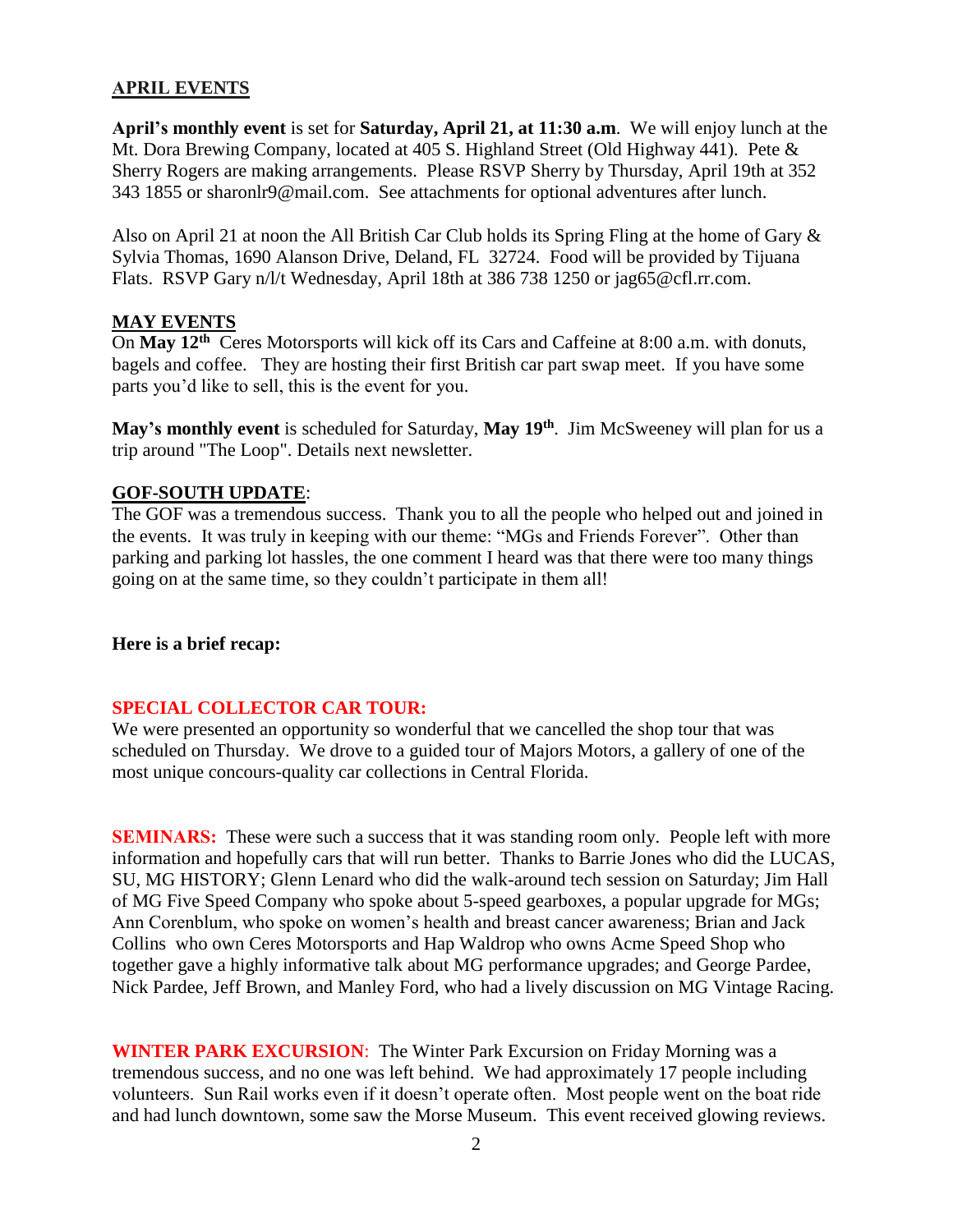**BRITISH TEA**: The tea was a fun and festive opportunity to meet with others. Marcia Geraci won the prize for the best hat with her classic accessories. We also enjoyed jewelry from Trades of Hope which offered participants an opportunity to purchase items from around the world.

**RAFFLE / AUCTION ITEMS/HOSPITALITY ROOM :** Thanks go out to Carol McCormick and her crew. I heard people had plenty of beverages and snacks. The raffle items are always popular. This year Sherri Rogers made a quilt from old GOF shirts. What a trip down memory lane!

**PHOTO CONTEST:** Thanks to Ann Plasschaert, we had an assortment of photos entered.

**KITCHEN TOOLS CONTEST:** Thanks to Elyn Pardee. This is a fun contest and display!

**OLD FRIENDS**: We had MG owners who came to the GOF who haven't attended for years. They enjoyed seeing old friends and making new ones.

**SUMMIT:** Beth Lowy led an excellent discussion to fuel ideas for successful clubs. On the whole, our club is doing well but there is always room for improvement and new ideas. We are sure we will discuss them over the next several months. There were many good ideas, but it takes everyone in the club to make them happen.

**HOTEL:** The hotel was full which led to quite a few surprises, but the food was good, and everyone had a good time except for parking.

**TRIBUTE TO WILL BOWDEN: Several people gave tributes to Will Bowden. His presence was felt, but his persona was missed at the GOF.** 

## **Attached is the Winners list**